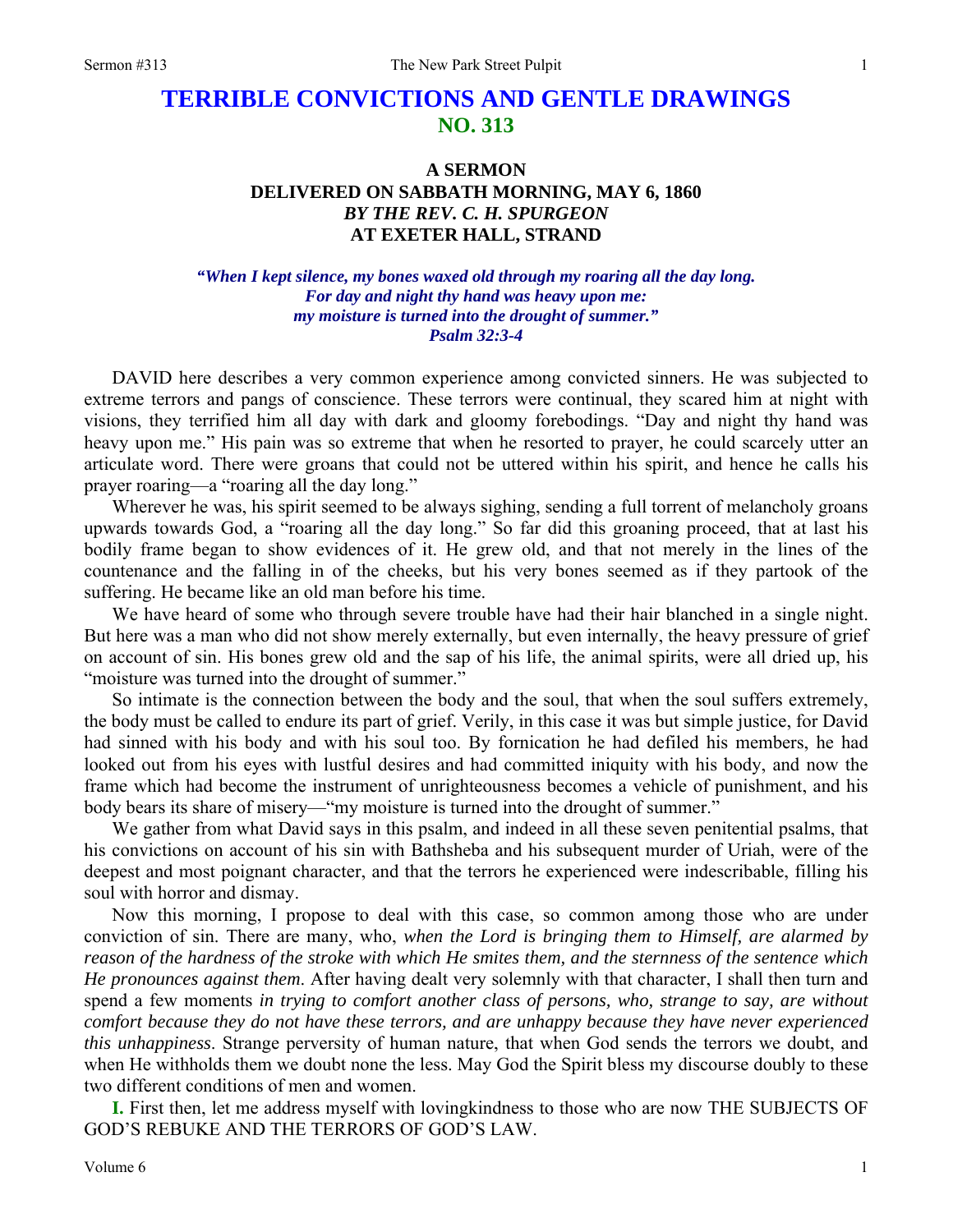To you I would speak on this wise, first, detect the causes of your terror. In the second place tell you God's design in subjecting you thereto, and then point you to the great remedy.

**1.** As for *the causes of your terror* they are many, and perhaps in your case the cause may be so peculiar that the wit of man may not be able to discover it. Nevertheless, the remedy which I have to propound at the end will most assuredly be adapted to your case, for it is a remedy which reaches all diseases, and is a panacea for all ills.

You tell me you are sorely troubled by reason of conviction, and that your convictions of sin are attended by the most terrible and gloomy thoughts, I am not at a loss to tell you why it is. I shall this morning borrow my divisions from quaint old Thomas Fuller, whose book happened to be thrown in my way this week by providence. As I cannot say better things than he said, I shall borrow much of his description of the causes of the terrors of conviction.

First, *those wounds must be deep which are given by so strong a hand as that of God*. Remember sinner, it is *God* who is dealing with you, when you lay dead in your sins He looked on you, and now He has begun not only to look, but to smite, He is now wounding you with the design of afterwards making you whole, He is killing you that He may afterwards make you spiritually alive.

You have now entered the lists with no other than the Almighty God, do you wonder then, that when He smites, His blows fell you to the ground? Are you astonished that when He wounds, His wounds are deep and hard to heal? Besides, remember it is an angry God that you have to deal with, one who has had patience with you in your sins these thirty, forty, or fifty years, and now He has come forth Himself to compel you to throw down the weapons of your rebellion, and to take you captive by His justice, that He may afterwards set you free by His grace.

Is it any marvel then, that when an angry God—a God who has restrained His anger these many years—comes out in battle against you, you find it hard to resist Him, and that His blows bruise you and break your bones, and make your spirit feel as if it must verily die, crushed beneath the mighty hand of a cruel one? Be not astonished at all your terrors, God on Sinai, when He came to give the law, was terrible, but God on Sinai, when He comes to bring the law into the conscience, and to strike it home, must be more terrible far.

When God did but stretch out His hand with the two tablets of stone, Moses did exceedingly fear and quake, but when He throws those tablets of stone upon you, and makes you feel the weight of that law which you have broken, it is but little marvel that your spirit is bruised and mangled, and dashed into a thousand slivers.

Again, it is no wonder that you are sorely troubled when you remember *the place where God has wounded you*. He has not wounded you in your hand, or in your head, or in your foot, He is striking at your conscience—the eye of your soul, He wounds you in your heart—in your inmost soul. Every wound that God gives to the convicted man is a wound in the very heart—in the very vitals, He cuts into the core of the liver, and makes His darts cut through the gall, and parches your inward parts with agony.

It is not now a disease that has laid hold merely on your skin or flesh, but it is something which makes the life-floods boil with hot anguish. He has now shot His arrows into your inmost spirit, thrust His fingers into your eyes and put out their light.

Oh! ye need not wonder that your pains are fearful, when God thus smites you on the tenderest part of a conscience which He has made tender by His grace. He may well smart that has salt rubbed into his wounds. *You* have been lashed with the ten-thronged whip of the law till your heart is all bare and bleeding, and now God is scattering, as it were, the salt and making all those wounds to tingle and smart. Oh! ye might wonder, if ye did not feel, when God is thus casting bitterness into the fountain of your life.

Besides these, there is a third cause for your pain, namely, that *Satan is now busy upon you*. He sees that God is wounding you, and he does not wish that those wounds shall heal, he therefore thrusts in his fangs and tears open the flesh, and tries if he cannot pour his poison into that very flesh which God has been wounding with the sword.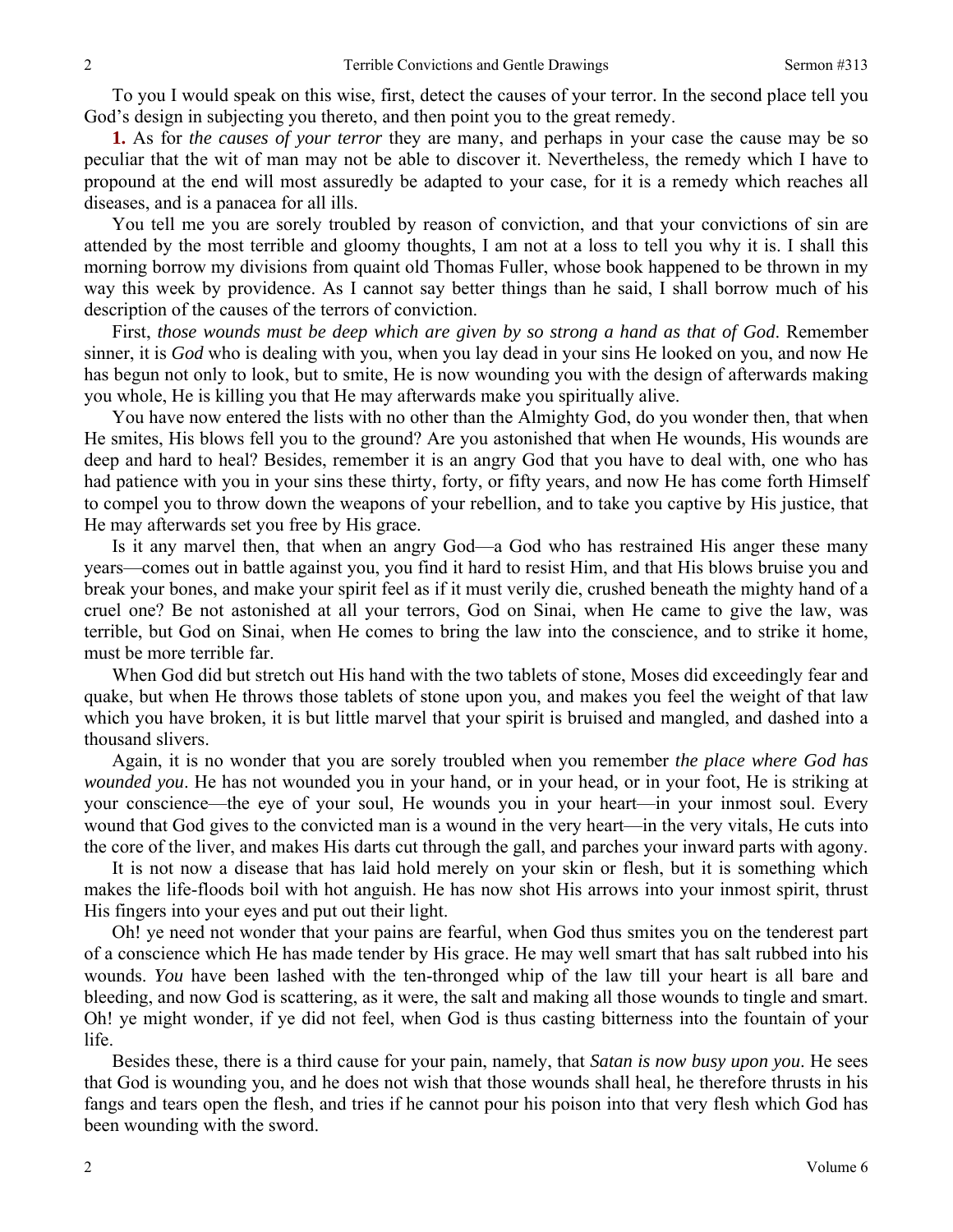"Now," saith he, "that God is against him will I be against him too. God is driving him to sadness, I will drive him farther still, and urge him to despair. God has brought him to the precipice, to the edge of his self-righteousness, and bid him look down and see the yawning gulf. Now," says Satan, "one push more and over he will go."

He has come forth therefore, with all his strength, hoping that the hour of your conviction shall also be the hour of your condemnation. He will tempt you, perhaps as he did Job, till you cry, "My soul chooseth strangling rather than life." He will seek to bring you low, like Jeremiah, until you are ready to wish you had never been born, rather than that you should suffer like this.

You can well understand, if a man had been wounded, that it were hard work for the most skillful surgeon to heal him if some vile wretch should tear away the liniments and rend open the wounds as fast as they began to close. Oh! pray against Satan! Cry aloud to your God to deliver you from this fiend, for he is the cause of much of your distress, and if you were rid of him, it may be that your wound would soon heal, and you would find peace.

But remember, the remedy that I shall have to propound to you is a remedy against devils. It is the fiend's confusion as well as sin's destruction. Let them come against you as they may. The remedy I shall have to propound can heal the wounds of Satan, and the tearing of his fangs, as well as those sorrows of soul which God has brought upon you.

You may discover a yet further reason why you are so sorely wounded when you consider the *terrible nature of that weapon with which God has wounded you.* He has not made a little gash with some slender instrument, but if I understand your case aright, He has brought against you *the sword* of the Spirit, which is the Word of God. Its Word condemns you, its threatenings strike you like barbed arrows.

You turn to the law as it is here revealed, and it is altogether on a smoke against you. You turn to the promises and even they wound you, because you feel you have no right to them. You look at the most precious passages, but they do not assuage your grief, but they rather increase it because you cannot realize them and lay hold upon them for yourself.

Now this is God using His Word against you, and you know what a weapon that is—"the sword of the Spirit, which is quick and powerful, piercing to the dividing asunder of soul and spirit, and is a discerner of the thoughts and intents of the heart."

They are cut deep that are wounded by the Word of God. If it were my words which had brought you into this fear, you might soon get rid of it, but these are God's words. Were it a father's curse, it might be hard to give you comfort, but it is God's curse that has gone out against you—the curse of the God who made you. He Himself has told you that the sinner shall not stand in His sight, and that He hates the workers of iniquity! He has Himself brought home to your conscience some of those awful passages— "God is angry with the wicked every day," "He will by no means clear the guilty," "Our God is a consuming fire," "The wicked shall be turned into hell, and all the nations that forget God."

With such weapons as these, with red-hot shot fired against you with all the power of the Spirit, it remains no longer a wonder that your soul should be sharply racked, and your very bones should wax old through your roaring all the day long.

Furthermore, there is another cause for this deep disease of conviction, namely, *the foolishness of the patient*. Physicians will tell you that they can heal one man vastly more quickly than another, even though the disease be precisely the same and the same remedies be used, for there are some men who help the physician by the quietude of their spirits, by the ease and resignation of their minds. Their heart is right, and this gives "health to the navel, and marrow to the bones."

But other men are fretful, disturbed, vexed, anxious, questioning this and questioning that, and then the remedies themselves cease to have their proper effect. It is even so with you, you are a foolish patient, you will not do that which would cure you, but you do that which aggravates your woe, you know that if you would cast yourselves upon Christ Jesus you would have peace of conscience at once, but instead of that you are meddling with doctrines too high for you, trying to pry into mysteries which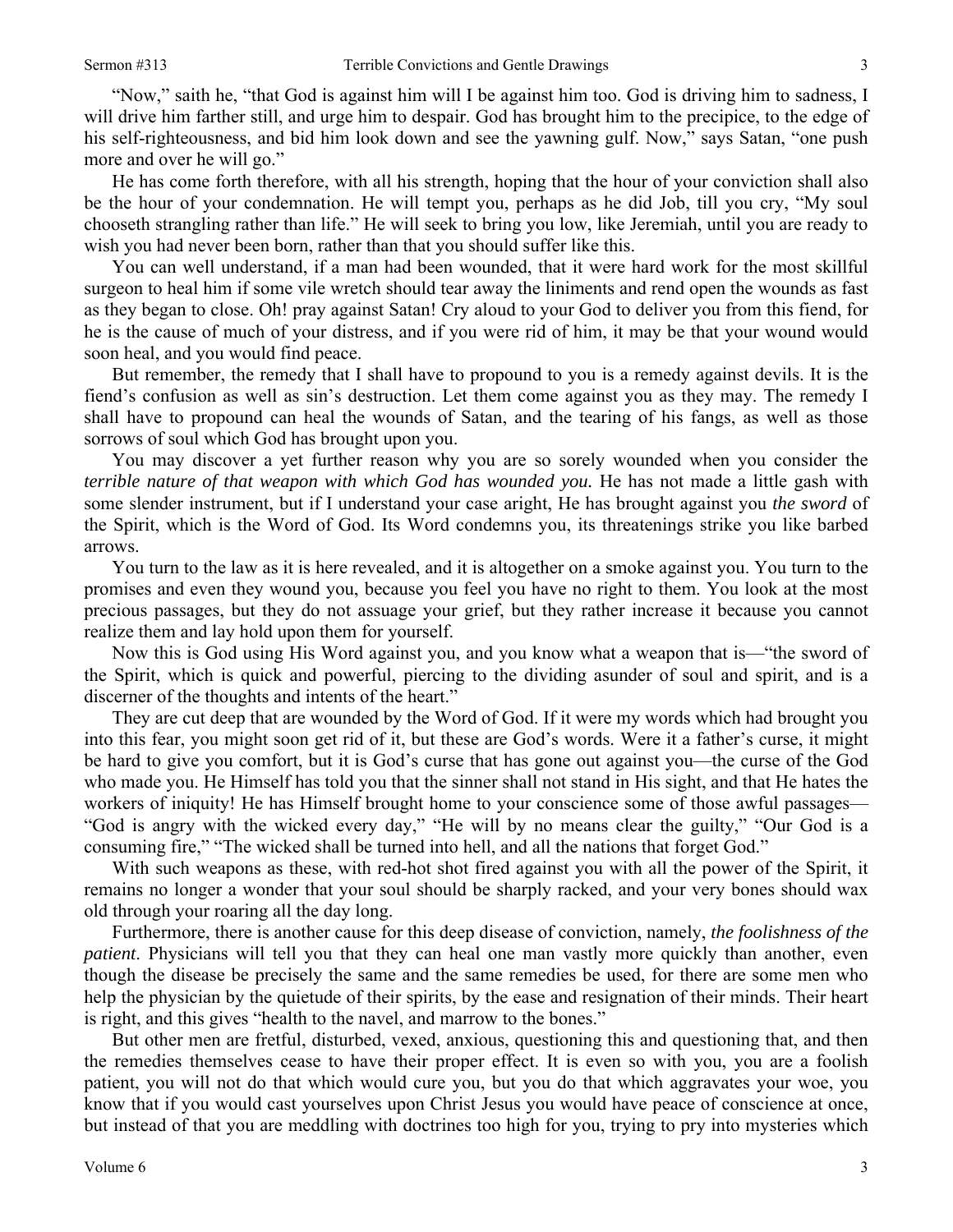the angels have not known, and so you turn your dizzy brain and thus help to make your heart yet more singularly sad.

You know that you are trying still to work out a righteousness of your own, and this is making your wounds stinking and corrupt. You know too, that you are looking more to your faith than you are to the object of your faith, you are looking more to what you feel than to what Christ felt, you spend more time in looking at your convictions than you do at Christ's vicarious sacrifice upon the cross. You are a foolish patient, you are doing that which aggravates your complaint.

Oh that you were wiser, and these terrors and these pangs might the sooner be over, you would not tarry so long in the prison if you would but use the means of escape, instead of seeking to dash your head against its strong walls—walls that will not move with all your ravings, but which will only break, and bruise, and wound you the more.

You seek to file your fetters, but you rivet them; you seek to unbind them yourself, and you thrust them the deeper into your flesh; you grasp the hammer, and here is the fetter about your wrist; you think to snap it, but you send the iron through the flesh and make it bleed; you make yourself worse by all your attempts to make yourself better, so that much of your sorrowful conviction is due to your own absurdity, your own ignorance and folly.

And once more, I must give you another reason. There is no wonder that you are under great and terrible pain when under conviction, for it is a disease in which *nothing can ever help you but that one remedy*. All the joys of nature will never give you relief.

I have heard of some vain man who once wore the gown of a clergyman, who was visited by a poor creature under distress of mind, in the days of Whitefield, he said to the penitent, "You have been among the Methodists." "I know I have," said he. "Then don't go among those fellows, they have made you mad." "But what am I to do to get rid of the distress of mind I now feel?" "Attend the theater," said he, "Go off to balls, take to gaming and the like, and in that way you will soon dissipate your woe."

But as he that poureth vinegar upon niter, so is he that singeth songs to a sad heart, it is taking away a man's garment to make him warm, it is heaping snow upon his head to dissolve the frostbite, sending him back to the draff and dung that he may stay his hunger therewith, thrusting him into the kennel that he may get rid of the stench that offends his nostrils.

Nay, but if these be the true woundings of God, sinful pleasures will make you worse instead of better, and even the usual comforts of life will lose all power to console you. The words of the tenderest wife, the most loving husband, the mercies of providence, the blessings of home—all these will be of no avail to you to cure this disease. There is one remedy for it, but none of these will so much as touch it.

Quaint old Fuller uses language to this effect, when Adam had sinned, he became suddenly plunged in misery, the birds sang as sweetly, the flowers bloomed as brightly, and the air was as balmy, and Eden quite as blissful, but Adam was in misery, he had un-paradised paradise. God had not said a word against him, and yet he went and hid himself under the trees of the garden to find a shelter there. There was nothing in the whole garden that could give Adam a moment's delight, because he was under a sense of sin. And so will it be with you. If you could be put in paradise, you would not be happier.

Now that God has convinced you of sin, there is only one cure for you, and that one cure you must have, for you may ramble the world round and you will never find another. You may try your best with all the pleasures and mercies of this life, but you would be in torment, even though you could be taken to heaven, unless this one remedy should appease your aching heart.

**2.** I have thus, I think, given you sufficient reasons for the great poignancy of your grief, but now secondly, *what are God's designs in thus plunging you deeply in the mire?* He does not deal so with all His people, some He brings in a very gentle way to Himself. Why then, does He deal harshly with you? The answers to this question are these, *there are some questions best unanswered,* there are some dealings of God about which we have no right to ask a question. If He draws you to heaven, though it were through hell itself, you ought to be content. So long as you are but saved, however fearful the process, you ought not to murmur. But I may give you some reasons after all.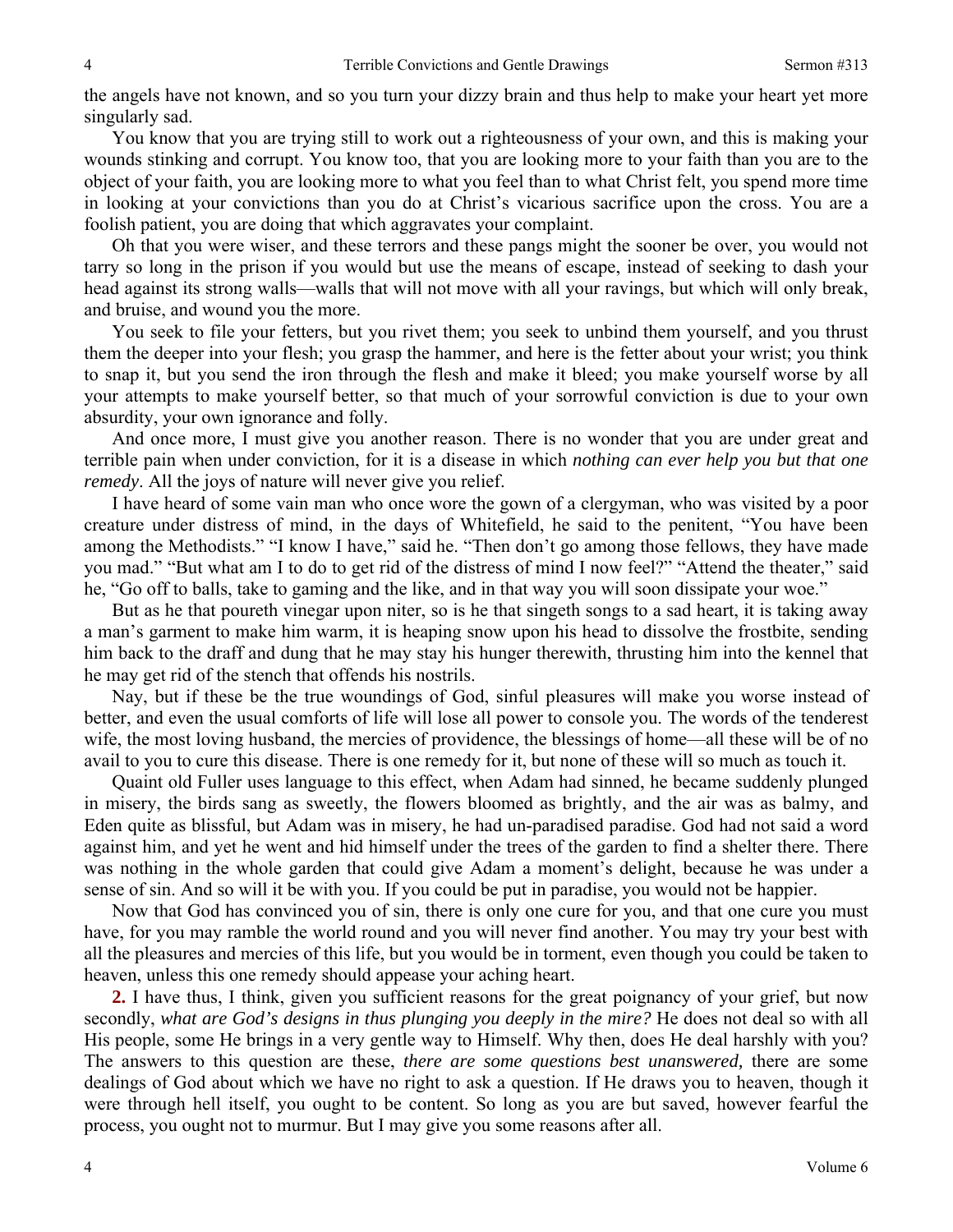In the first place, it is *because you were such a stony-hearted sinner—*so dead, so careless—that

nothing else ever would have awakened you but this trumpet. It would have been of no use to bring out the Gospel with its dulcet notes, it would have been of little service for David to play on his harp before you. You needed to be aroused, and therefore it is that God has hurled His thunderbolts at you one after another, and has been pleased to make heaven and earth shake before you that you might be made to tremble. You were so desperately set on mischief, so stolid, so indifferent, that if saved, God must save you in such a way, or else not at all.

And then again, the Lord knows that *there is that in your heart which would take you back to your old sins, and so He is making them bitter to you,* He is burning you, that you may be like the burnt child that dreads the fire, He is letting you see the disease in its full climax, that you may from henceforth avoid the company in which that disease was found, He has taught you the full evil of your heart, the full obnoxiousness of sin, in order that from this day forth you may become a more careful walker, and may the more zealously hate every false way.

Besides, it may possibly happen that He designs this out of *love to your soul, to make you the more happy afterwards.* He is filling your mouth with wormwood and breaking your teeth with gravel stone, that you may have a richer appreciation of the luscious flavor of the wine of pardon when He pours it into your heart. It is making you feed on ashes—the serpent's meat—that when you come to eat children's meat—the bread of heaven—your joy may be multiplied sevenfold.

I am one of those poor souls who for five years led a life of misery, and was almost driven to distraction, but I can heartily say that one day of pardoned sin was a sufficient recompense for the whole five years of conviction. I have to bless God for every terror that ever seared me by night, and for every foreboding that alarmed me by day. It has made me happier ever since, for now if there be a trouble weighing upon my soul, I thank God it is not such a trouble as that which bowed me to the very earth, and made me creep like a very beast upon the ground by reason of heavy distress and affliction.

I know I never can again suffer what I have suffered, I never can, except I be sent to hell, know more of agony than I have known, and now, that ease, that joy and peace in believing, that "no condemnation" which belongs to me as a child of God, is made doubly sweet and inexpressibly precious, by the recollection of my past days of sorrow and grief.

Blessed be Thou, O God, forever, who by those black days, like a dreary winter, hath made these summer days all the fairer and the sweeter. The shore is never so welcome as when you mount it with the foot of a shipwrecked mariner just escaped from the sea, food never so sweet as when you sit at the table after days of hunger, water is never so refreshing as when you arrive at the end of a parched desert, and have known what it is to thirst.

And yet one other reason let me give you, and I need not keep you longer on this point. Possibly, God is bringing you thus, my dear friends, because *He means to make great use of you.* We are all God's weapons against the enemy. All His saints are used as instruments in the Holy War, but there are some whom God uses in the thickest part of the battle. They are His swords whom He wields in His hand, and strikes innumerable blows with them. These He anneals again, and again, and again. He is annealing you. He is making you meet to be a mighty one in His Israel, by and by.

Oh! how sweetly you will be able to talk to others like yourself, when you once get comfort, and oh! how much you will love Him when He once puts away your sin! Will you not? Oh! I think I see you the first day after your sins are forgiven. Why you will be wanting to preach! I should not wonder if you will be going out into the streets, or hurrying to your old companions, and saying to them, "My sins are washed away." Why there will be nothing too hard for you.

The Lord gets His best soldiers out of the highlands of affliction. These are His Highlanders who carry everything before them. They know the rivers of sin, they know the glens of grief, and now their sins are all washed away, they know the heights of self-consecration, and of pure devotion, they can do all things through Christ, who strengtheneth them, the Christ who has forgiven them.

5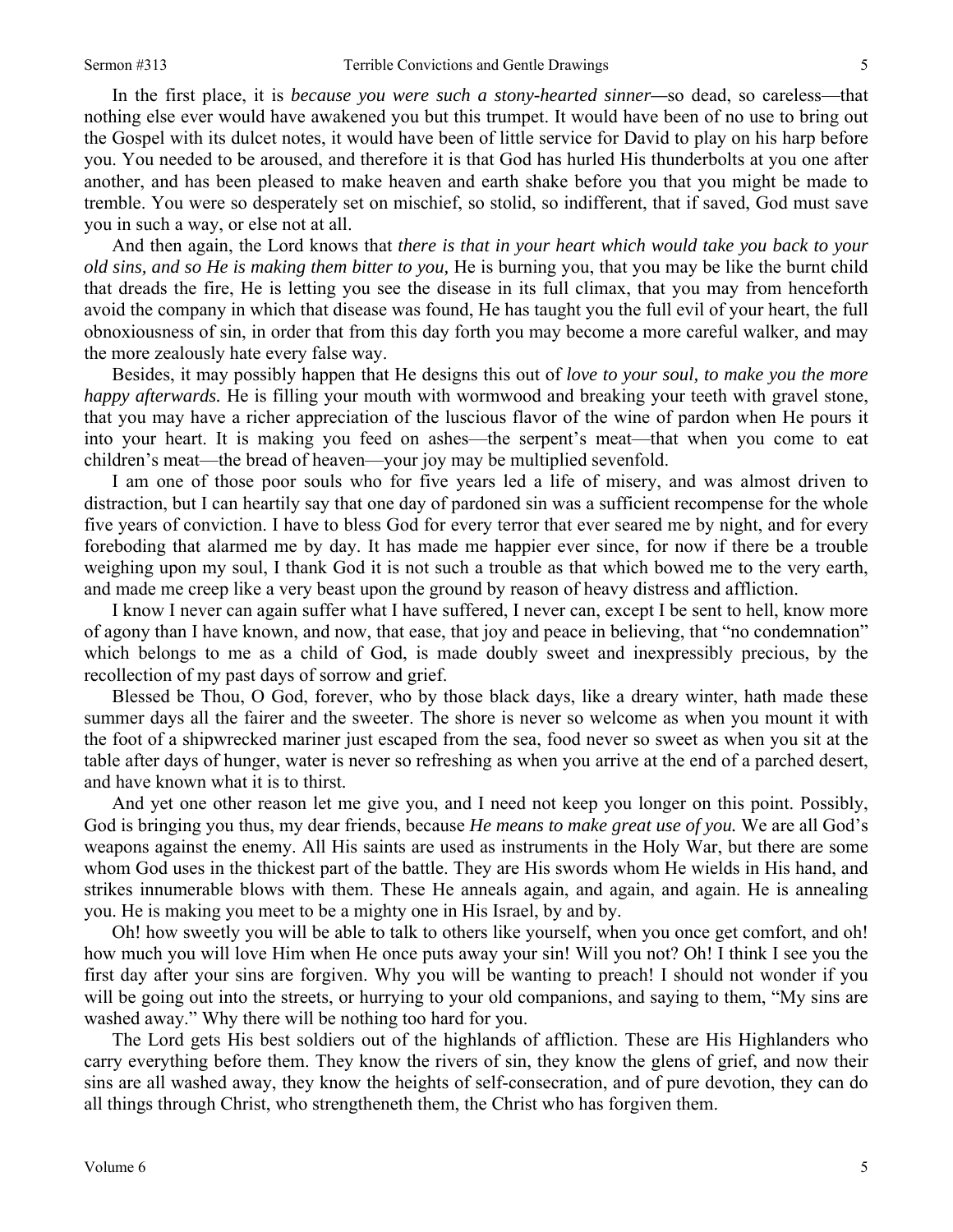Do you not think I have just driven the nail home here? Do you not feel in your spirit, that if Jesus would forgive you, you would do everything for Him? Oh! I know if I should give out that hymn—

### *"Then loudest of the crowd I'll sing, While heaven's resounding mansions ring With shouts of sovereign grace,"*

you would say, "Ah, that I will, if ever He forgives such a wretch as I am, and takes such a poor worm as me to His bosom, nothing shall be too hard for me. I will give Him all in this life, and I will give an eternity of praise in the life to come."

**3.** But now I am impatient to come to the word of comfort which I have for you upon *the great remedy.* Sinner! distressed on account of sin, and bowed with terror down, there is a way of salvation for you, a way open and accessible—accessible now. You may *now* have all your griefs assuaged, and all your sorrows may flee away. Hear you then the remedy, and hear it as from the lip of God, and take care that you avail yourself of it now, for the longer you tarry, the harder will it be to avail yourself of it, "Believe on the Lord Jesus Christ and thou shalt be saved."

Do you understand me? Trust Christ and you are saved, trust Him now and all your sins are gone, there is not one left. Past, present, and to come, all gone. "Am I to feel nothing?" No, not as a preparation for Christ, trust Jesus and you are saved. "Are there no good works required of me?" None, none, good works shall follow afterwards. The remedy is a simple one, not a compound mixture of your things and Christ, it is just this—the blood of Jesus Christ.

There is Jesus on His cross. His hands are bleeding, His heart is bursting, His limbs are tortured, the powers of His soul are full of agony. Those sufferings were offered to God in the place of our sufferings, and "Whosoever believeth in him shall not perish, but have everlasting life." Believe on Him *now*.

"But I may not," says one. You may, nay, not only you *may*, but you are condemned if you do not believe Him *now*. "I cannot," saith one. Cannot believe your Lord? Is He a liar? Can you not believe His power to save? The Son of God in agony, and yet no power to save!! "I cannot think He shed His blood for me," saith such an one. You are *commanded* to trust Him. You shall read your title clear in Him afterwards. Your business now is simply with Him, not with your interest in Him. That shall be known afterwards. Trust Him now and you are saved.

Faith is not believing that Christ died for me. If Christ died for every man, then every Arminian, saved or unsaved, has the true faith, for he believes Christ died for every man. We as Calvinists, do not believe this, but we believe faith consists in trusting Christ, and whosoever trusts Christ shall know the effect of that trust, that Jesus died for him, and he is saved. Trust Jesus now, just as you are, fall flat on your face before Him. Away with that last dirty rag of yours—that last good work, away with that last filthiness—that last good thought, your good thought, and your good works are rags and filthiness. Come just as you are, naked, lost, ruined, helpless, poor.

If you are so bad that I cannot describe you, and you cannot describe yourself, yet come. Mercy's free, mercy's free. I am never afraid of preaching grace too free, or a Christ too willing to save. You do want a Mediator to come to God with, but you want none to come to Christ with. You do need some preparation if you are going to the Father, you want none if you are coming to the Son. Come as you are, and God Himself must be untrue, His throne must have foundations apart from righteousness, Christ must be false, and this Bible a lie, before one soul that trusts Jesus can ever perish.

There is the remedy, by the power of the Holy Spirit, avail yourself of it. Now God help you and you are fully saved.

**II.** I shall now want your patient attention for another five or ten minutes, while I take upon myself what was a double duty, because I was afraid to without the last part of the sermon, the first part might do hurt. In the last part of the sermon I have to deal with some WHO HAVE NEVER FELT THESE TERRORS AT ALL, AND WHO STRANGE TO SAY IT, WISH THEY HAD FELT THEM.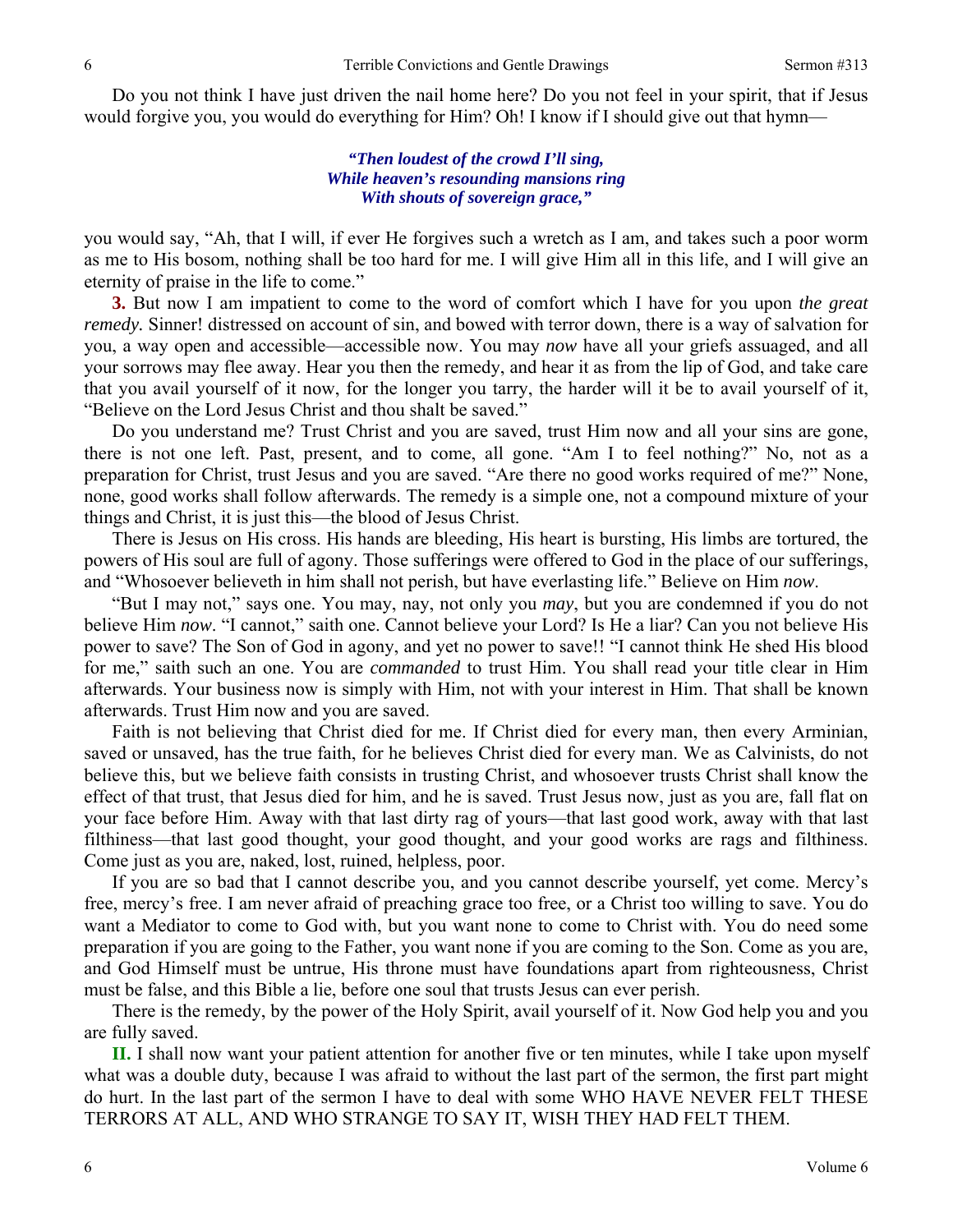I suppose I may have conversed now with somewhere verging upon two thousand souls who have been brought to know the Lord under my instrumentality, and I have very often noticed that a considerable proportion of these, and of the best members of our church too, were brought to know the Lord not by legal terrors, but by gentler means.

Sitting one day last week, I saw some twenty-three, and I should think that there might be as many as twelve out of the twenty-three whose convictions of sin were not distinctly marked with the terrors of the law. An excellent young woman comes before me—"What was the first thought that set you really seeking the Savior?" "Sir, it was Christ's lovely character that first made me long to be His disciple. I saw how kind, how good, how disinterested, how self-sacrificing He was, and that made me feel how different I was to what He was. I thought, 'Oh! I am not like Jesus!' and that sent me up to my chamber and I began to pray."

I often have cases like this—I preach a terrible sermon upon the law, and I find sinners get comfort under it, I preach another sermon upon election, and I find poor sinners get awakened under it. God blesses the Word in the very opposite manner to which I thought it would be blessed, and He brings very, very many, to know their state by nature by things which we should have thought would rather have comforted than alarmed them.

"The first religious impression I ever had," said another, "that set me seeking the Savior, was this, a young companion of mine fell into sin, and I knew that I was likely to do the same if I was not kept by some one stronger than myself, I therefore sought the Lord, not on account of past sin at first, but because I was afraid of some great future sin. God visited me, and I then felt conviction of sin and was brought to Christ."

Singularly enough too I have met with at least a score of persons who found Christ and then mourned their sins more afterwards than they did before. Their convictions have been more terrible after they have known their interest in Christ than they were at first. They have seen the evil after they have escaped from it, they had been plucked out of the miry clay, and their feet set on a rock, and then afterwards they have seen more fully the depth of that horrible pit out of which they have been snatched.

So that it is not true that all who are saved suffer these convictions and terrors, there are a considerable number who are drawn by the cords of love and the bands of a man. There are some who, like Lydia, have their hearts opened, not by the crowbar of conviction, but by the pick-lock of divine grace. Sweetly drawn, almost silently enchanted by the loveliness of Jesus, they say, "Draw me, and I will run after thee."

And now you ask me the question—"Why has God brought me to Himself in this gentle manner?" Again I say—there are some questions better unanswered than answered, God knows best the reason why He does not give you these terrors, leave that question with Him. But I may tell you an anecdote.

There was a man once who had never felt these terrors, and he thought within himself—"I never can believe I am a Christian unless I do." So he prayed to God that he might feel them, and he did feel them, and what do you think is his testimony? He says, "Never, never do that, for the result was fearful in the extreme." If he had but known what he was asking for, he would not have asked for anything so foolish.

I knew a Christian man once who prayed for trouble. He was afraid he was not a Christian, because he had no trouble, but when the trouble came, he soon discovered how foolish he was to be asking for a thing which God in mercy had kept back from him. O be not foolish enough to sigh for misery. Thank God that you go to heaven along the walls of salvation, bless the Master that He does not call you in the cloudy and dark day, but brings you gently to Himself, and be content, I pray you, to be called by the music of the voice of love.

May it not happen that Jesus Christ has thus brought you for another reason? He knew that you were very weak, and your mind was very frail, and if you had felt these terrors, you might have gone mad, and you might have been in a lunatic asylum now instead, if you had passed through them. It is true His grace could have kept you, but God always tempers the wind to the shorn lamb, and He will not treat the weak ones as He does the strong ones.